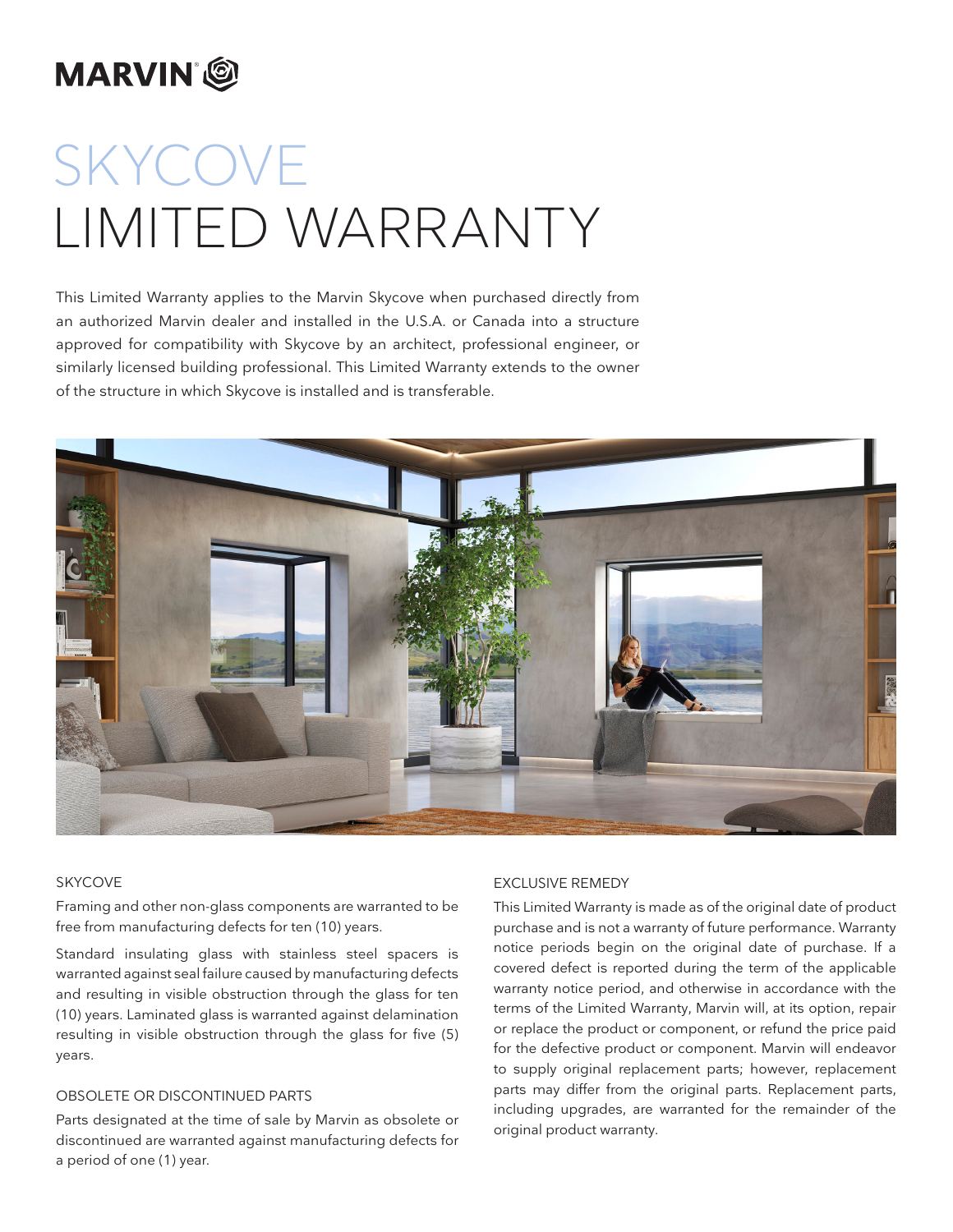Removal, installation, finishing, refinishing, and disposal costs and services are not included. Labor costs associated with the replacement of any product are not covered under the Limited Warranty. The Limited Warranty also does not cover the cost of specialty equipment, such as cranes, boom trucks, platforms or lifts required to install a replacement product or to service a product. The end user is responsible for any costs, including labor costs, incurred by Marvin if a claim is found not be covered or valid under the Limited Warranty.

# EXCLUSIONS

Damage, defects, or problems resulting from causes outside Marvin's control are excluded from coverage under the Limited Warranty. Such causes include, without limitation:

Installation, Maintenance, and Acts of God

- Installation or use in applications not verified appropriate and conforming to the requirements established by a licensed architect, professional engineer, or other licensed design professional
- Installation not in conformance with Marvin's installation instructions and applicable building codes
- Installation or use in applications exceeding design specifications
- Building design or construction defects
- Installation or use near pools, saunas, hot tubs, or other high-humidity environments or sources of chlorine
- Failure to follow Marvin's care and maintenance instructions at marvin.com/products/care-andmaintenance
- Use of brick wash, razor blades, or other inappropriate cleaners or chemicals
- Misuse, abuse, modification, alteration, accident, or negligence
- Shifting or settling of the structure in which the product is installed
- Extreme weather events, extreme or unusual atmospheric conditions
- Normal wear and tear; normal discoloration or fading of finishes
- Glass imperfections consistent with ASTM or other industry standards, which do not affect structural integrity
- War, insurrection, civil unrest, terrorism, or Acts of God

# MOISTURE MANAGEMENT

Products installed in wall systems that do not allow for proper moisture management, such as exterior insulation and finish systems (EIFS) or "synthetic stucco" without effective engineered drainage systems, are not covered under the Limited Warranty.

# THERMAL EFFICIENCY

Marvin does not warrant the amount or percentage of argon or other inert gas present in insulating glass at any time after manufacture. Inert gas dissipates over time and is not offered in products manufactured with capillary tubes. Thermal efficiencies vary with the application of the product. Marvin does not warrant a specific level of thermal efficiency will be maintained by inert gas, low emissivity coatings, or other product features.

# CONDENSATION

Condensation is not a product defect, but the result of excess humidity. Condensation, frost, mold, mildew, or fungus on product surfaces is not covered by the Limited Warranty.